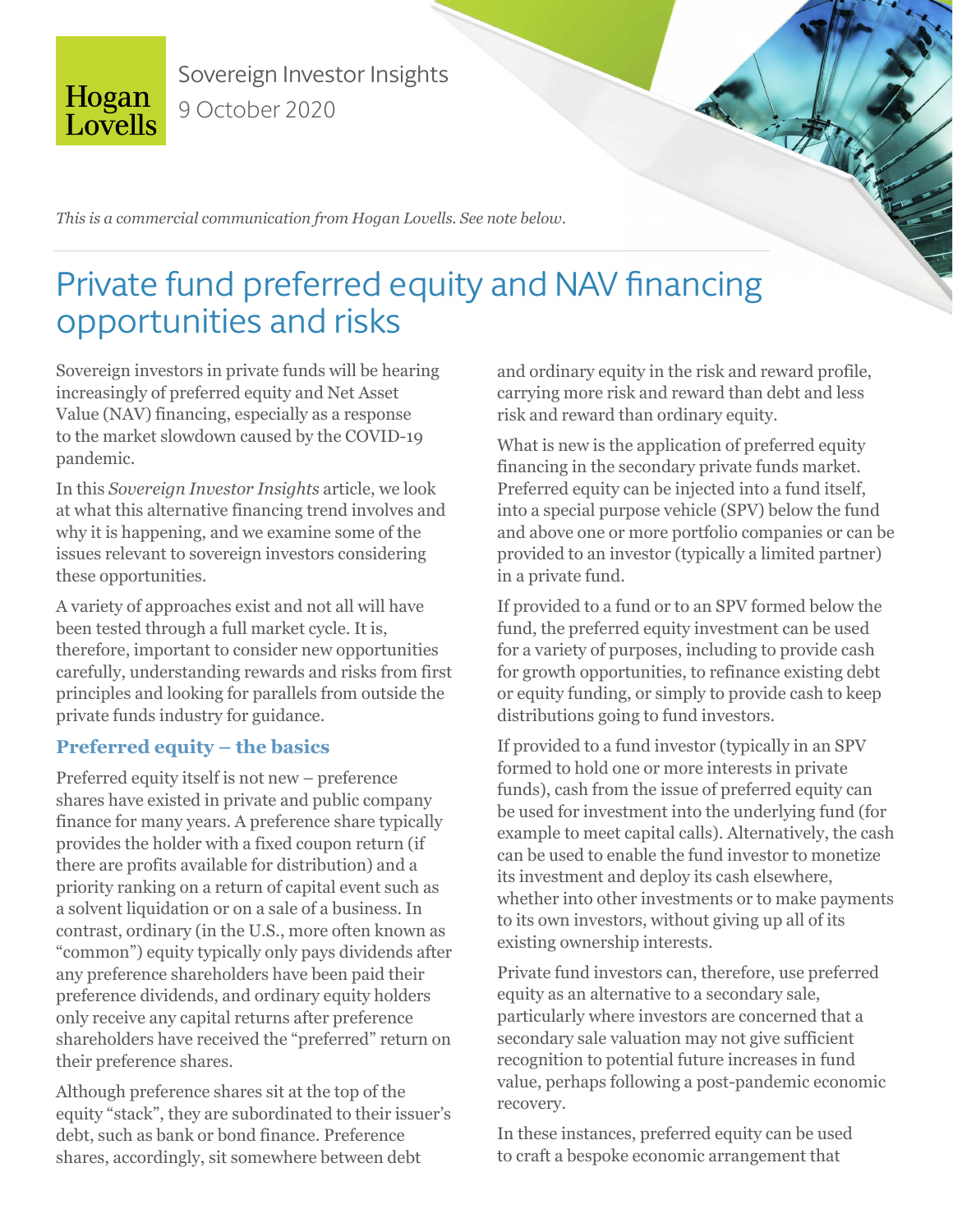effectively involves the sale of all or a portion of the interests in a fund at an agreed current valuation (using cash from an injection of preferred equity to make a distribution to one or more existing investors) in exchange for priority payment terms in favor of the preferred equity investor and yet still enabling one or more existing investors to share in some or all of the future upside of the fund's investment portfolio.

#### **NAV financing – the basics**

A NAV loan is typically a loan to a fund in order to enable the fund to meet cash needs. The size of the loan is geared to the net asset value of the fund, hence the term "NAV financing."

NAV loan uses vary and include, among others, the provision of cash (i) to avoid structural debt covenant breaches, (ii) to provide short-term finance near the end of the life of a fund when limited partner commitments have all been exhausted, and (iii) to provide one or more limited partners with a full or partial exit. NAV loans can also be made to funds of funds – that is, funds that themselves invest in other funds.

NAV loans typically rank behind senior debt, but ahead of preferred and ordinary equity, in terms of risk and reward.

#### **The attractions of preferred equity and NAV financing in a post-COVID-19 world**

Most sectors of the Western (and, indeed, global) economies have suffered and are continuing to suffer from the economic pressures caused by the COVID-19 pandemic. The crisis has affected operating businesses' turnover, costs, and profitability generally (with a few exceptions including among suppliers of personal protective equipment and home delivery services). This is especially so for consumer-facing businesses typically favored by private equity and that are dependent on cash flow to service acquisition debt.

Private equity portfolio companies are in many cases generating less cash than previously. This is creating demand by portfolio companies for investor cash (whether to grow or simply to meet working capital needs or service existing debt and equity investor expectations) and, coupled with the unpredictable duration of the crisis and ever-

changing government responses to it making it harder to price assets, delaying exits and new fund investment opportunities for investors.

For fund general partners and managers, preferred equity and NAV financing offer a means to bring cash into portfolio companies and also to offer limited partner investors a means of realizing some cash from their investments, but without triggering a "fire sale" or foregoing all ordinary equity future upside. This may free up money for investment in new ventures, for example to take advantage of new, lower asset prices, or to move into different, more attractive asset classes.

There are investors who still need to deploy cash into alternative assets such as private equity (typically as limited partners in private limited partnerships), but given the market turmoil and uncertainty, they may be reluctant to invest via traditional "alternative investment" approaches. For some of them (including sovereign investors), NAV financing and preferred equity investment in funds may be an attractive new "alternative alternative" asset class offering exposure to private equity but with some of the uncertainties associated with pure ordinary equity removed.

#### **Which is best – NAV financing or preferred equity?**

Which new secondary fund investment instrument is best will depend on the circumstances of the funding and fund-raising parties in each case. Generally speaking, NAV financing is similar to term debt and there may be an amortisation profile, with repayments of principal falling due on set dates and there may be a requirement for some current cash to pay interest. Preferred equity instruments tend to be more open-ended, with redemptions not due for a longer period or possibly until a fund matures (rather like the payment-in-kind (PIK) notes used by private equity funds themselves in acquiring portfolio companies).

Preferred equity is generally a more expensive means of raising finance than NAV financing, but an advantage of preferred equity can be that it allows those raising finance more "breathing space" to pay investors and its terms can be easier to customize flexibly to the unique circumstances of each transaction.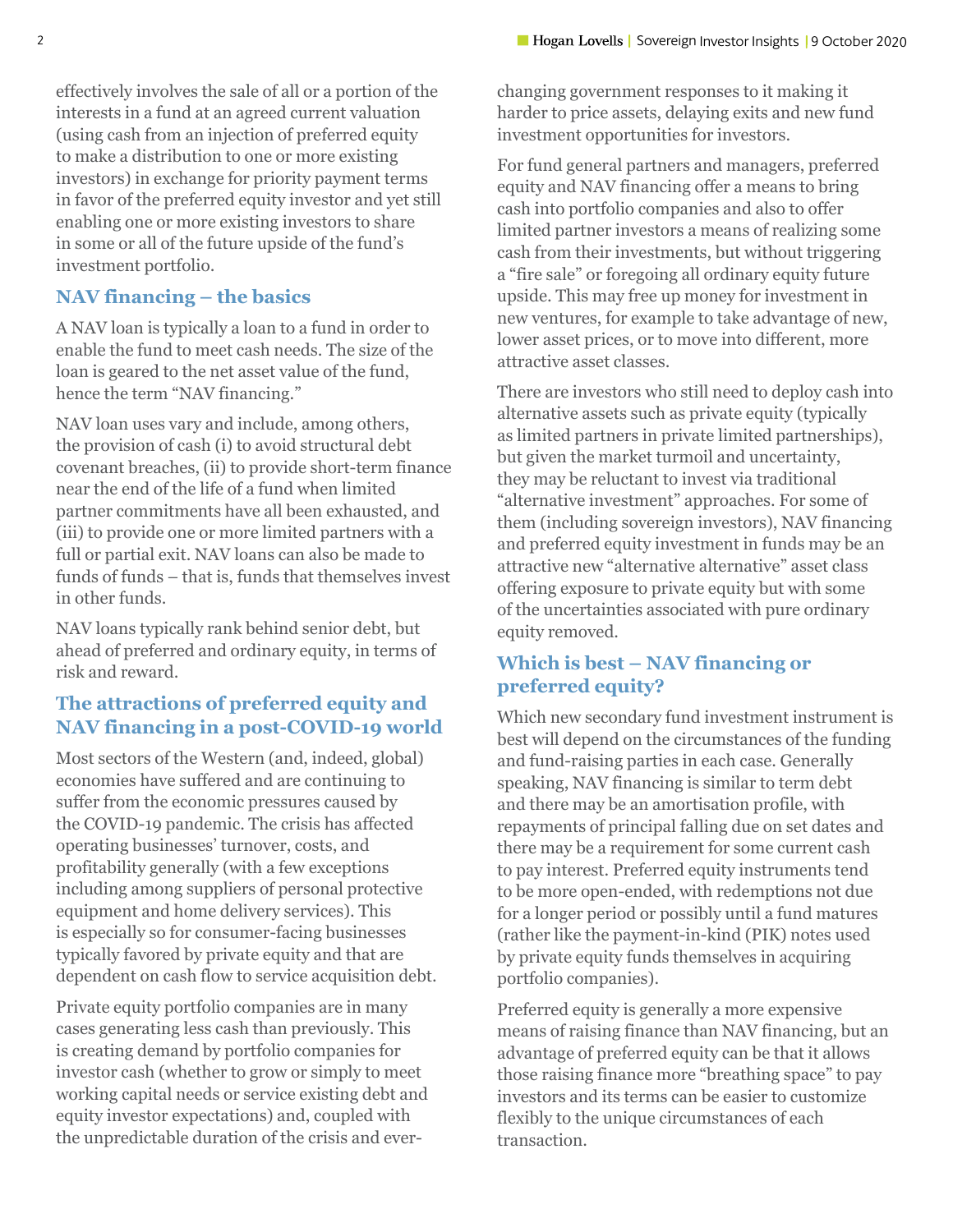#### **The possible downsides of NAV financing and preferred equity structures**

In both cases, the advantages of the new financing options come at a price – NAV financing and preferred equity are more expensive than senior debt and the NAV financing interest coupon or fixed price preferred equity returns will eat into future returns from any retained ordinary equity.

NAV financing interest rates depend on a variety of factors, including loan to value ratios and the nature and range of investments held by a fund, but are typically lower than the cost of preferred equity finance. Loan to value covenants are typically tested quarterly, with lenders able to call in loans if covenant breaches occur and are not remedied. Preferred equity returns are often seen in the range of 10-15 percent.

In addition, for the providers of NAV financing and preferred equity the returns offered are unsecured and subordinated and preferred equity does carry equity risk (albeit ranking ahead of ordinary equity.

If NAV financing debt and preferred equity (which is arguably quasi-debt) result in investee entities becoming over-leveraged and unable to meet their commitments, investors in the new instruments could lose money.

## **How should sovereign investors expect to participate?**

Sovereign investors could expect to participate in these new funding structures either as existing fund investors, seeking the returns to be made from obtaining NAV financing and preferred equity to release value in portfolios of fund investments, or, potentially, as providers of NAV financing and preferred equity (perhaps alongside specialist arrangers).

Specialist arrangers, who were pioneering these new financing techniques before the pandemic, are now seen as increasingly higher-profile conduits for a new class of investment capital, providing general partners and fund managers much-needed alternative financing, providing fund limited partners liquidity for existing interests and providing a new means of deploying investment capital, including through the raising of preferred equity funds to rival secondary private equity funds.

Even if sovereign investors do not intend to obtain or provide NAV financing or preferred equity, they may still wish to be knowledgeable about these techniques in order to understand the implications for their investment returns if funds in which they are directly or indirectly invested are using NAV financing or preferred equity.

## **How can legal input help sovereign investors and how can sovereign investors help the market?**

The success of NAV financing and preferred equity investments will, as with all investments, depend on a variety of factors, especially the strength of the economy, the accuracy of financial modelling of the instruments and the alignment of interests of the investors and issuers (i.e. is there a 'win-win?'). The importance of tax and legal input should not, however, be underestimated.

Anticipating taxable events, including on the issuance, transfer, and redemption of instruments and on the payment of income and capital gains can make a material difference to investment gains and losses and financing costs, as can planning for and managing change of tax law risk.

Terms and conditions should provide as much certainty as possible in a world where change is constant – for example, as it pertains to the calculation and variation of interest rates (e.g. the advent of negative interest rates and the changing of benchmarks from LIBOR to SOFR (U.S.) SONIA  $(UK), \text{ESTR} (EU)$ ) and political change (e.g. Brexit, trade wars, new trade treaties, evolving sanctions regimes), a risk that can be heightened for sovereign investors especially.

It is also important to understand existing fund arrangements and how NAV financing and preferred equity structures may fit within these (noting that existing arrangements probably did not specifically anticipate the new instruments being created). As well as requiring a deep understanding of existing fund documents, good legal advice will anticipate the discussions that may take place in LPACs (limited partner advisory committees) that will be asked to review and consider new financing transactions and, ultimately, the range of outcomes that could occur in litigation and how to advocate for a sovereign investor's preferred investment proposals.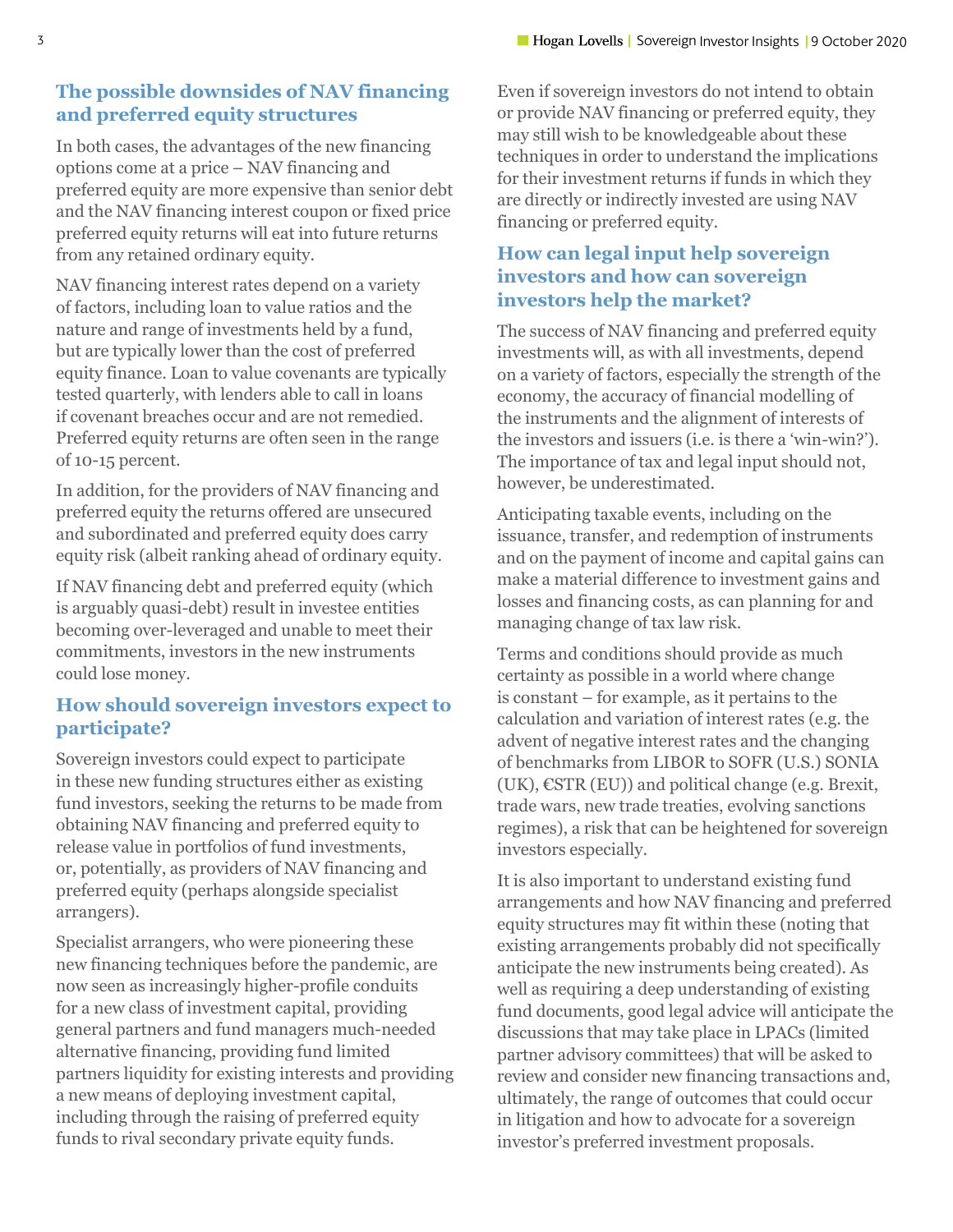The production of NAV financing and preferred equity documentation can draw on a rich heritage of detailed structuring, documentation, dispute resolution and insolvency, and reconstruction experience in the bond, bank finance, convertible, hybrid debt-equity and derivatives markets. It is something of a crossover discipline, where knowledge of a variety of different financial instrument product-types and related issues is invaluable – breadth of knowledge is important when operating in more novel product territory, especially on a cross-border basis.

Tax, legal, and other risks cannot be entirely mitigated, but being prepared to stand back and consider the opportunities and risks presented by new instruments critically will help to maximize the opportunities and minimize the risks. As large players in an emerging asset class, and who may participate as both investors and issuers, sovereign investors can potentially drive the creation of norms that create an efficient, predictable and fair market for all users, increasing investment opportunities and the ability of portfolio companies to play their role in economic recovery and growth.

In the meantime, however, sovereign investors will need to recognize that a market consensus will take time to emerge and there is probably no "one size fits all" approach to this topic that suits all investors and investee entities – indeed, part of the appeal of these structures is their ability to flex to meet the specific needs of a given situation, and so sovereign investors should feel empowered to be creative in finding solutions that offer "win-win" outcomes for all parties involved.

If you have any questions about how NAV financing and preferred equity in private funds could be relevant to you, please contact one of our team members on the right hand side of the page.

*This Sovereign Investor Insights is a summary for guidance only and should not be relied on as legal advice in relation to a particular transaction or situation. If you have any questions or would like any additional information regarding this matter, please contact your relationship partner at Hogan Lovells or any of the lawyers listed to the right.*

#### Authors



Adam Brown Partner, Northern Virginia T +1 703 610 6140 [adam.brown@hoganlovells.com](mailto:adam.brown%40hoganlovells.com?subject=)



Matthew Cottis Partner, London T +44 20 7296 5482 [matthew.cottis@hoganlovells.com](mailto:matthew.cottis%40hoganlovells.com?subject=)



Ed Harris Partner, London T +44 20 7296 2809 [ed.harris@hoganlovells.com](mailto:ed.harris%40hoganlovells.com?subject=)



Matthew Dobson Legal Consultant, London T +44 20 7296 5967 [matthew.dobson@hoganlovells.com](mailto:matthew.dobson%40hoganlovells.com?subject=)